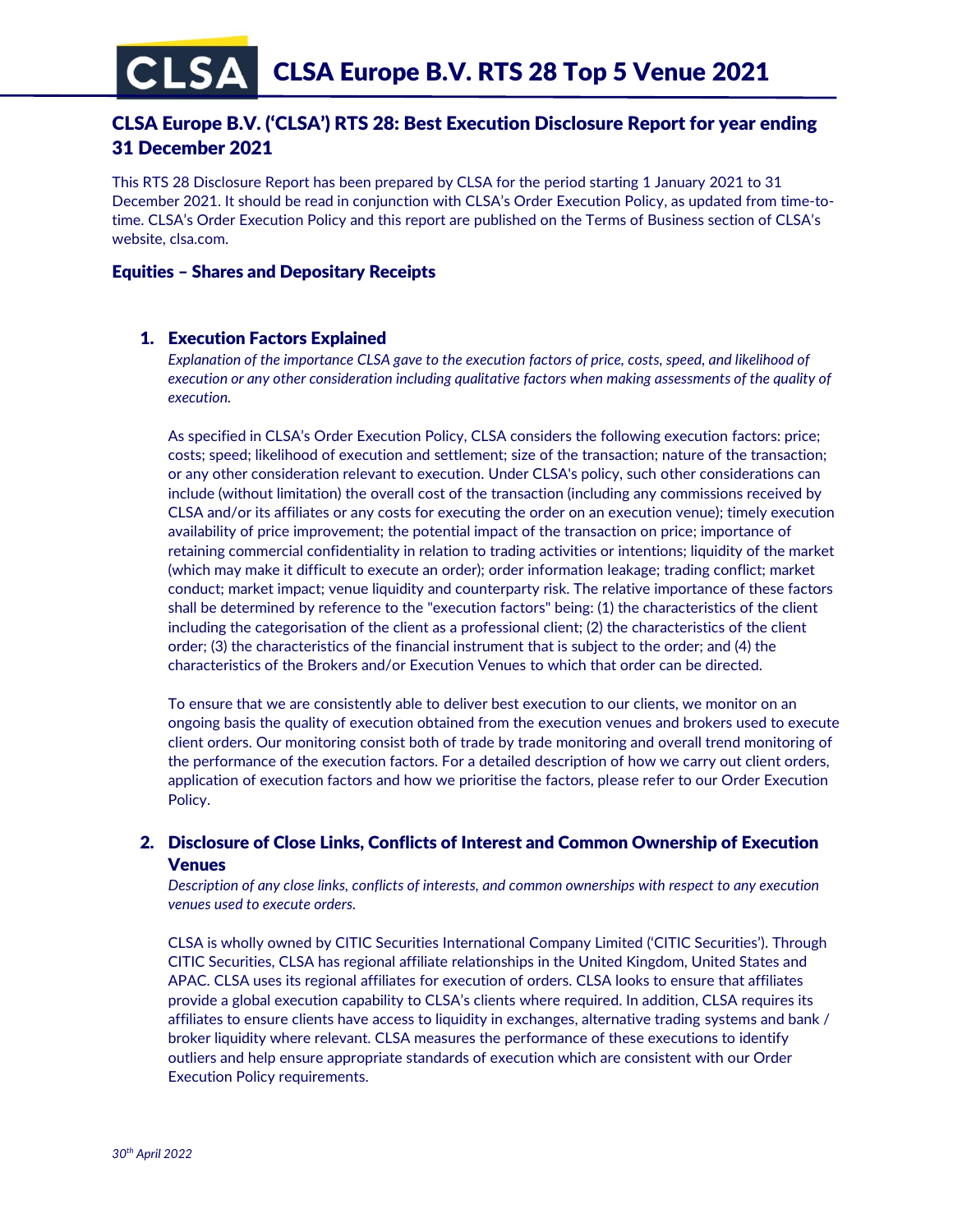CLSA CLSA Europe B.V. RTS 28 Top 5 Venue 2021

# 3. Specific Arrangements with Trading Venues

*Specific arrangements with any execution venues regarding payments made or received, discounts, rebates or non-monetary benefits received.*

CLSA does not have any specific arrangements with any external execution venues or brokers used to execute client orders in shares & depositary receipts regarding payments made or received, discounts, rebates or non-monetary benefits received.

# 4. Reviewing Execution Venues

*Explanation of the factors that led to a change in the list of execution venues listed in the Firm's execution policy, if such a change occurred.*

The assessment to add, remove or vary venue and broker routing and connectivity is done on an ongoing basis by CLSA's Order Execution Committee. During the period this report covers there were no changes to the execution venues used by CLSA.

### 5. Client categorization and execution

*Explanation of how order execution differs according to client categorisation, where the Firm treats such category of client differently and where it may affect order execution arrangements.*

CLSA only deals with Professional clients and Eligible Counterparties. The obligation to take all sufficient steps to obtain the best possible result for clients does not apply where CLSA has categorised its clients as "eligible counterparties" for the purposes of the AFM's Rules (except where CLSA has agreed with an eligible counterparty that it will take all sufficient steps to obtain the best possible result). In relation to its dealings with eligible counterparties, however, CLSA will strive to act in such clients' best interests and will take reasonable steps to prevent or manage any conflicts of interest that it may have in accordance with its obligations under the AFM's Rules. For a detailed description of how we carry out client orders in shares & depositary receipts, please refer to our Order Execution Policy.

### 6. Tools utilized to generate RTS 28 disclosures

Explanation of how the investment firm has used any data or tools relating to the quality of execution, including any data published under RTS 28.

For the purpose of monitoring and measuring execution quality, CLSA monitors the quality of execution provided by the execution venues and brokers used to execute client orders in shares & depositary receipts on a consistent basis, using automated monitoring reports. In such monitoring we always strive to use external and independent market data against which to compare our execution quality, including the use of Transaction Cost Analysis reports.

# 7. Consolidated tape provider

*Explanation of how the investment firm has used output of a consolidated tape provider established under Article 65 of Directive 2014/65/EU.*

Currently not applicable as no such data have yet been published in accordance with Article 65 of Directive 2014/65/EU (MiFID II Directive).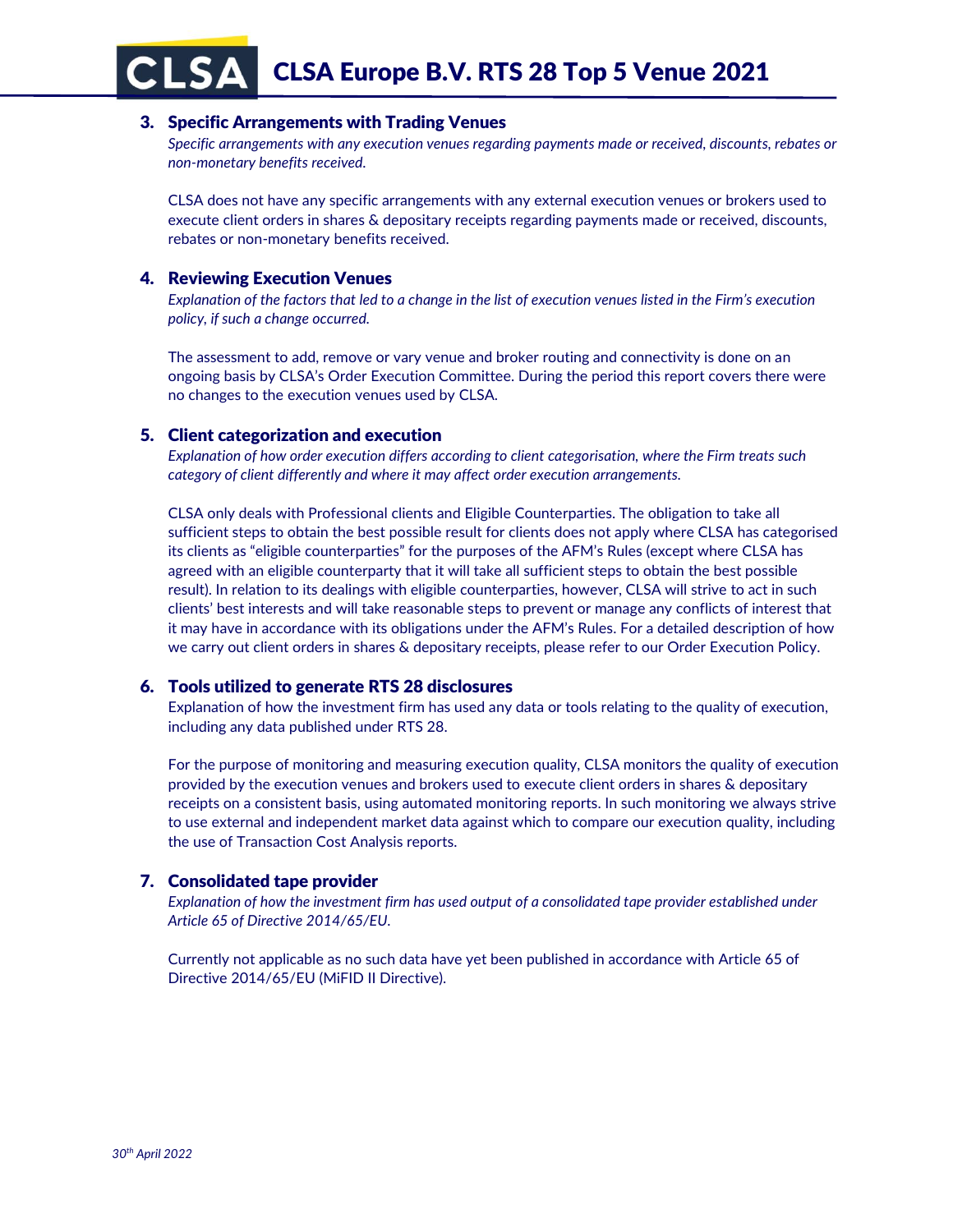

| <b>Class of instrument</b>                                                            | Equity               |                                                                                                            |                                                                                     |                      |                                                      |                                         |
|---------------------------------------------------------------------------------------|----------------------|------------------------------------------------------------------------------------------------------------|-------------------------------------------------------------------------------------|----------------------|------------------------------------------------------|-----------------------------------------|
| Notification if <1 average trade per<br>business day in the previous year             | N                    |                                                                                                            |                                                                                     |                      |                                                      |                                         |
| Top five execution venues ranked in<br>terms of trading volumes (descending<br>order) | LEI                  | <b>Proportion of</b><br>volume traded<br>as a percentage as percentage<br>of total in that<br><b>class</b> | <b>Proportion of</b><br>orders executed passive orders<br>of total in that<br>class | <b>Percentage of</b> | <b>Percentage of</b><br>aggressive<br><b>lorders</b> | <b>Percentage of</b><br>directed orders |
| CLSA (UK)                                                                             | 213800VZMAGVIU2IJA72 | 100.00                                                                                                     | 100.00                                                                              | 100.00               | 0.00                                                 | 0.00                                    |

### **Disclosures**

- a) CLSA or its affiliate acting as executing broker will take into account a range of execution factors. The usual order of priority will be as follows: Price, speed, likelihood of execution, size, costs, and any other relevant execution factor.
- b) CLSA Europe B.V. uses its regional affiliates for execution of orders.
- c) No specific financial arrangements are in place with execution venues.
- d) There were no changes in venue usage in 2021.
- e) CLSA Europe B.V. takes all sufficient steps to obtain the best possible results for its professional clients. Although this obligation does not apply to eligible counterparties, CLSA will always strive to act in such clients' best interest. This RTS 28 report contains professional client trade data only.
- f) Our policy for executing client orders is set out in our order execution policy, and whilst price and cost are primary considerations there can be situations where other factors such as size and liquidity become significant in achieving best execution for our clients.
- g) RTS 27 does not apply to CLSA Europe B.V.
- h) CTP was not utilized when making execution decisions.

Please see Terms and Conditions of Use[: www.clsa.com/terms-and-conditions-of-use/](http://www.clsa.com/terms-and-conditions-of-use/)

For Past RTS 28 reports, please contact: [compliance\\_uk@clsa.com](mailto:compliance_uk@clsa.com)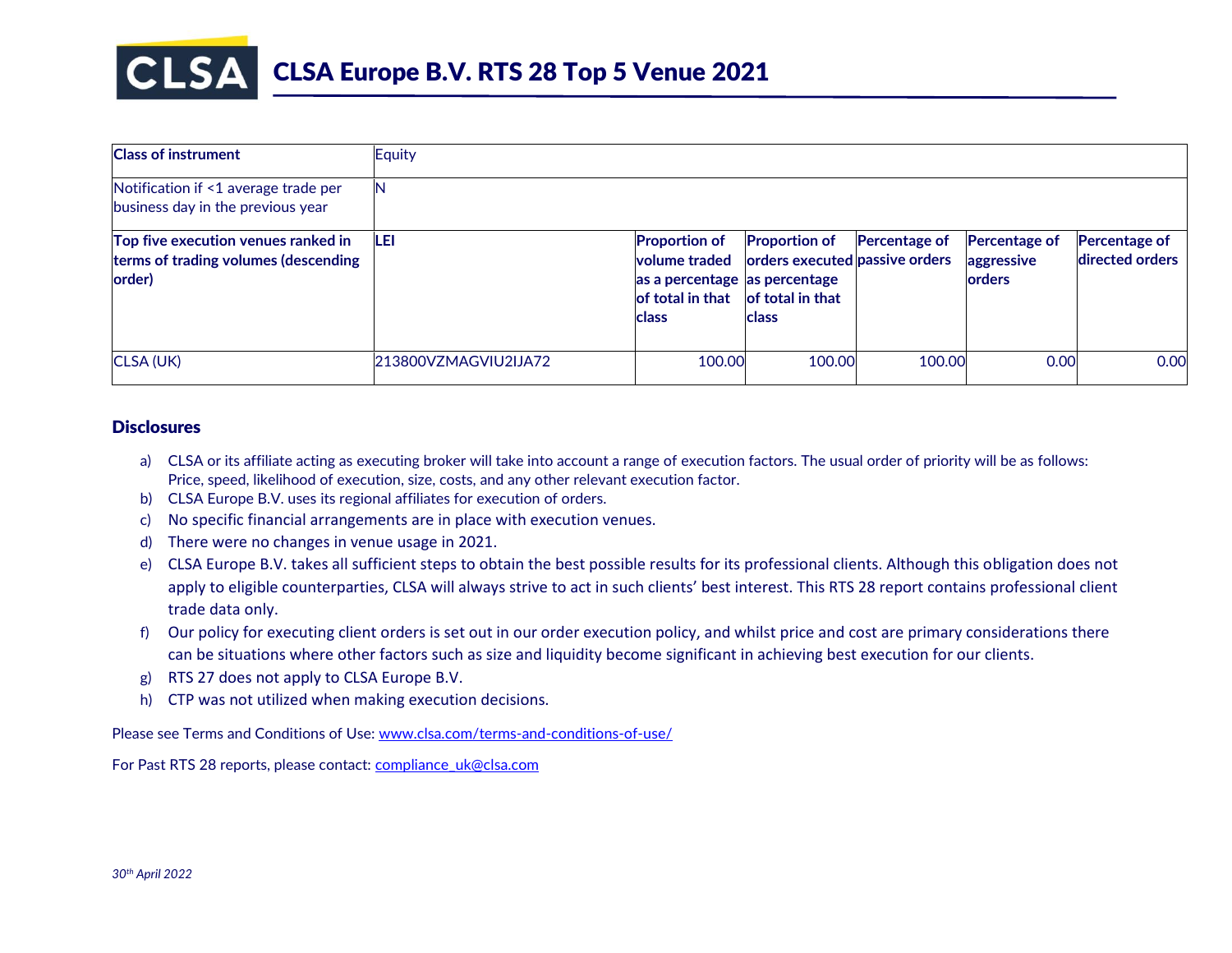#### **Debt Instruments – Bonds**

#### **1. Execution Factors Explained**

*Explanation of the importance CLSA gave to the execution factors of price, costs, speed, and likelihood of execution or any other consideration including qualitative factors when making assessments of the quality of execution.* 

As specified in CLSA's Order Execution Policy, CLSA's Fixed Income department operates on a purely Request fort Quote (RFQ) basis whereby clients are not legitimately relying on CLSA in relation to the execution of transaction on the basis that the nature of the market is that a client will generally request quotes from a number of different dealers from which the client will have transparency and choice of the prices at which transactions can be effected in the market. In accordance with the FCA Rules, RFQ markets are not subject to the general provisions of the FCA's Best Execution requirements and therefore do not apply.

### **2. Disclosure of Close Links, Conflicts of Interest and Common Ownership of Execution Venues**

*Description of any close links, conflicts of interests, and common ownerships with respect to any execution venues used to execute orders.*

CLSA is wholly owned by CITIC Securities International Company Limited. Through CITIC Securities, CLSA has regional affiliate relationships in the United Kingdom, United States and APAC. CLSA uses its regional affiliates for execution of orders and in the case of bonds during the period covered used CLSA (UK). CLSA looks to ensure that affiliates provide a global execution capability to CLSA clients where required. In addition, CLSA requires its affiliates to ensure clients have access to liquidity in exchanges, alternative trading systems and bank / broker liquidity where relevant. CLSA ensures appropriate standards of execution which are consistent with our Order Execution Policy requirements.

#### **3. Specific Arrangements with Trading Venues**

*Specific arrangements with any execution venues regarding payments made or received, discounts, rebates or non-monetary benefits received.*

CLSA does not have any specific arrangements with any external execution venues or brokers used to execute client orders in bonds regarding payments made or received, discounts, rebates or nonmonetary benefits received.

#### **4. Reviewing Execution Venues**

*Explanation of the factors that led to a change in the list of execution venues listed in the Firm's execution policy, if such a change occurred.*

The assessment to add, remove or vary venue and broker routing and connectivity is done on an ongoing basis by CLSA's Order Execution Committee. During the period this report covers there were no changes to any execution venues used by CLSA.

#### **5. Client categorization and execution**

*Explanation of how order execution differs according to client categorisation, where the Firm treats such category of client differently and where it may affect order execution arrangements.*

As specified in CLSA's Order Execution Policy, CLSA's Fixed Income department operates on a purely RFQ basis whereby clients are not legitimately relying on CLSA in relation to the execution of transaction on the basis that the nature of the market is that a client will generally request quotes from a number of different dealers from which the client will have transparency and choice of the prices at which transactions can be effected in the market. In accordance with the Mifid rules, RFQ markets are not subject to the general provisions of the Best Execution requirements and therefore do not apply.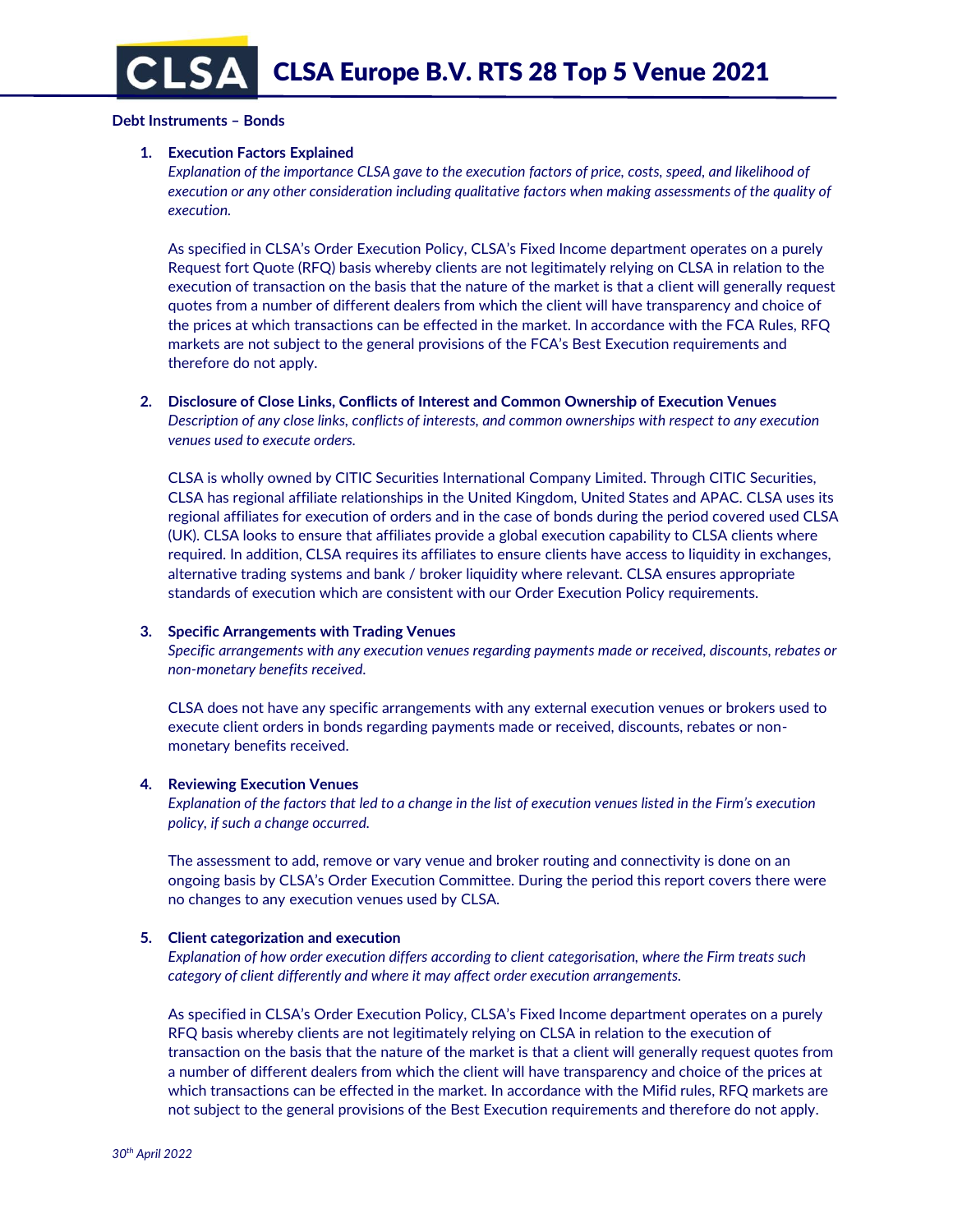CLSA Europe B.V. RTS 28 Top 5 Venue 2021

#### **6. Tools utilized to generate RTS 28 disclosures**

*Explanation of how the investment firm has used any data or tools relating to the quality of execution, including any data published under RTS 28.*

As specified in CLSA's Order Execution Policy, CLSA's Fixed Income department operates on a purely RFQ basis whereby clients are not legitimately relying on CLSA in relation to the execution of transaction on the basis that the nature of the market is that a client will generally request quotes from a number of different dealers from which the client will have transparency and choice of the prices at which transactions can be effected in the market.

For information on our best execution monitoring, please refer to our Order Execution Policy.

### **7. Consolidated tape provider**

**CLSA** 

*Explanation of how the investment firm has used output of a consolidated tape provider established under Article 65 of Directive 2014/65/EU.*

Currently not applicable as no such data have yet been published in accordance with Article 65 of Directive 2014/65/EU (MiFID II Directive).